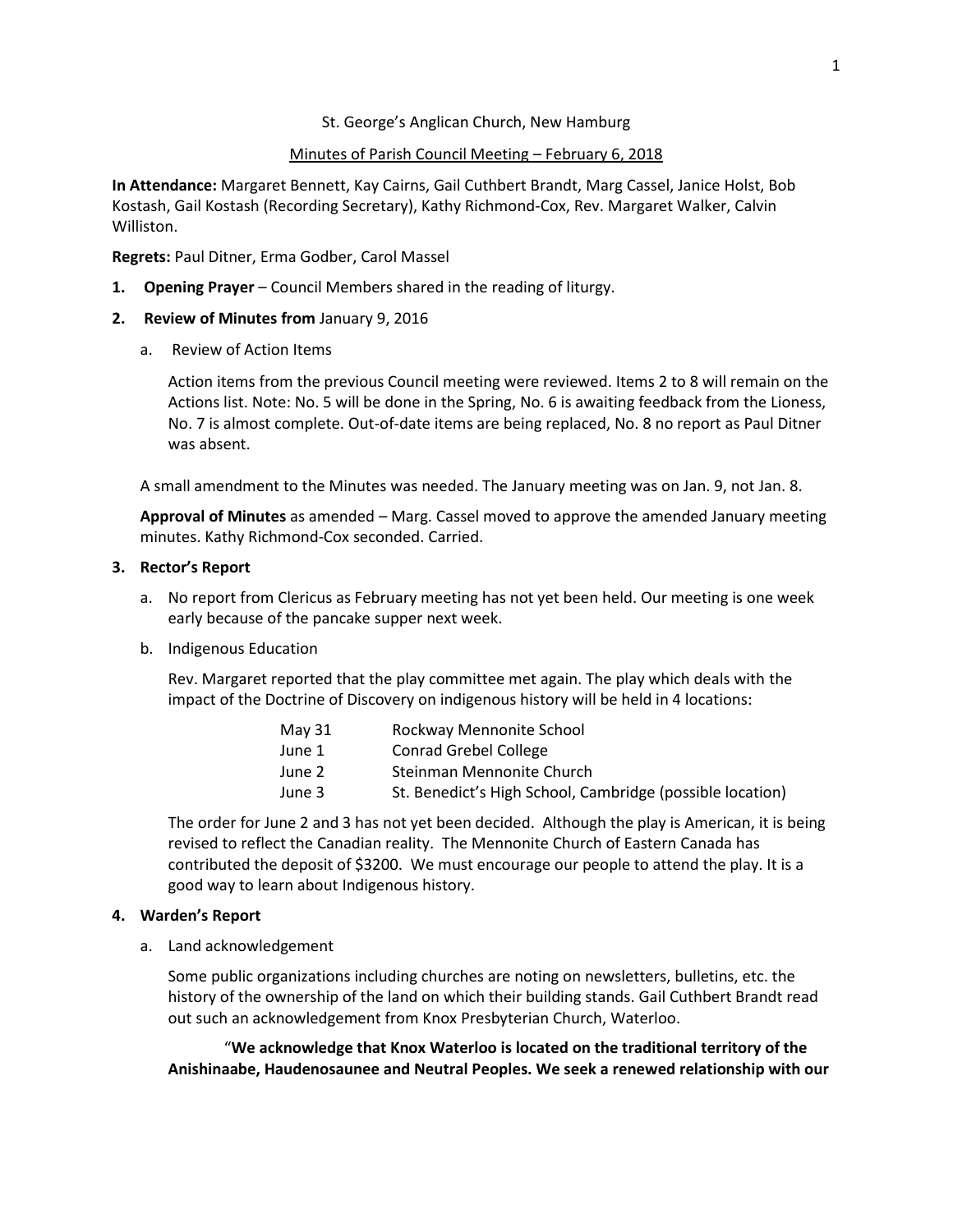# **neighbours, one that is based on honour and deep respect. We give thanks for the ability to gather, work and worship here.**

The sacred land on which Knox Waterloo is situated has been home to various Indigenous Peoples for thousands of years. Beginning in the 19<sup>th</sup> century and continuing until the late 1960s, the Presbyterian Church in Canada (PCC) partnered with the Government of Canada in running Indian Residential Schools. It is clear that these schools, in policy and practice, were an assault on Indigenous families, culture, language and spiritual traditions, and that great harm was done. The Confession of the Presbyterian Church in Canada (1994) seeks forgiveness from our Aboriginal neighbours. We continue to lament and regret our part in that legacy.

# **We cannot change the past, but we continue to share in the work of healing and reconciliation, respectfully following the leadership of Indigenous communities and leaders."**

Our Wardens and Rev. Margaret suggest that we do a similar statement in our Newsletter or in our Bulletin. We will have to verify that the history of the land on which St. George's stands is the same as that of Knox Waterloo.

**Motion:** Moved by Gail Cuthbert Brandt that St. George's start by having a land acknowledgement statement in our Newsletter and on our website. Seconded by Kay Cairns. Carried.

Gail has been in contact with the Rev. Roslyn Elm to see if we might either study a book along with the Six Nations church or visit the Six Nations, or both. We will wait to see what her church would like us to do.

b. Adult Learning Series

Gail Cuthbert Brandt suggested that there is a need for adult learning opportunities which St. George's could help fulfill. She suggests doing a series of lectures in the fall called "1918 – a Memorable Year". The series would be based on the Third-Age Learning model but these lectures should be offered to all people. The cost would be \$5.00. They could be held over 5 or 6 weeks on a Tuesday or Friday afternoon. Gail has contact with Professors from the University of Waterloo who would probably agree to do one lecture. Each speaker would be paid a gratuity.

c. Parish Council Retreat

We decided the retreat will be held in the Parish Hall on Saturday March 24 from 9 to 12.30.

# **5. Congregational Development Committee**

a. Sunday School

Kathy Richmond-Cox reported that Kay Cairns has agreed to be Sunday School co-ordinator. It is hoped that more of the children on our Parish List will attend.

b. Lenten Devotions

St. George's is offering Lenten devotions through the study "Meeting with Jesus in the Gospel of John". The study will be Tuesday afternoon and Wednesday evening throughout Lent.

PWRDF also has a Lent study. Kathy will send it to us.

### **6. Worship Committee**

a. Lent and Easter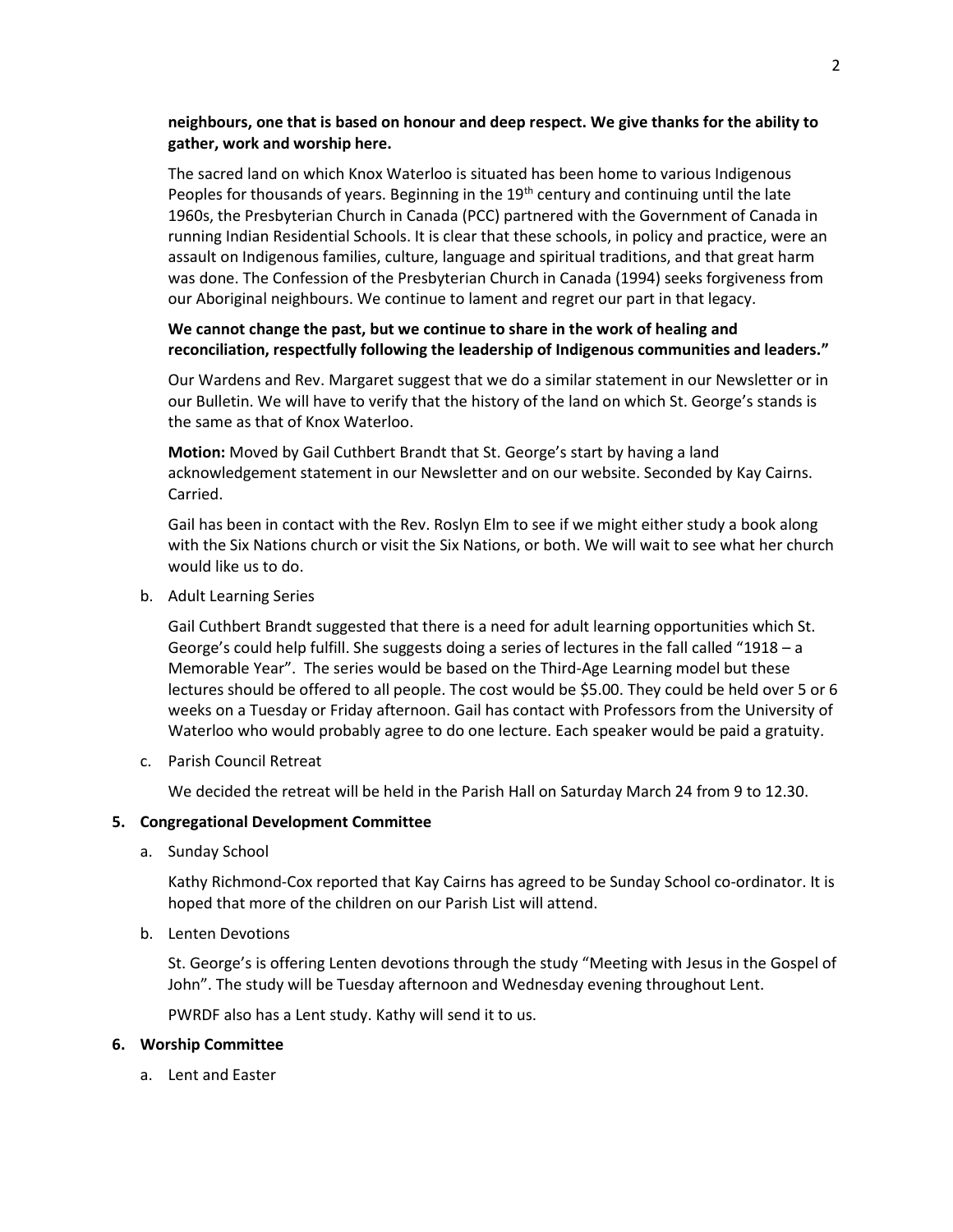All Lent and Easter services and events are on a yellow sheet which Rev. Margaret passed out to members of Council who did not have one. She said that the books for the Lenten Study will be out next Sunday, Feb. 11. On March 21 St. George's will be doing lunch along with Trinity Lutheran for the noon Soup, Sandwich, Sermon and Song at Trinity. On Maundy Thursday there will be a Seder Supper at St. George's at 5 p.m. The band has been set for the 6:45 am Easter Sunday Sunrise Service. Throughout Lent there will be Lent Evensong services on Thursdays at 6:30 pm preceded by a soup supper at 5:30. Both St. George's and Trinity plan these services.

### **7. Outreach**

a. Refugee Family

Kathy Richmond-Cox commented on our new refugee family. Husband and wife have both started ESL courses. The older child, a daughter, as started school. The family is settling in well.

b. Pancake Supper

Gail Cuthbert Brandt noted that a few more volunteers are needed. The volunteer sheet will be put out again on Sunday. There is some concern about ticket sales as Dorothy has not received as many calls as usual at this time. However, some who come to the supper simply show up on the day.

c. Huron Church Camp

Kathy will find out how much it costs for each camper. The thought is that St. George's would pay for a young person from St. George's to go. Carter might be interested. It is also felt that we should donate to the Huron Church Camp as part of our Outreach.

**Motion:** Moved by Gail Kostash that \$200 from our Special Bequest Outreach fund be sent to the Huron Diocese for the Huron Church Camp. Seconded by Calvin Williston. Carried.

#### **8. Communications**

a. Lent Newsletter

Items for the Lent Newsletter, which will be a small one as our Secretary is away until mid-March, should be into the office by March  $1<sup>st</sup>$ .

### **9. St. James**

No report as Carol Massel was absent.

#### **10. Social/Fundraising Committee**

Margaret Bennett noted that there has been a slight complication with regards to our Dinner and Movie event on March 17. The funeral for Ada Stanley will be that morning with a lunch. We will need volunteers to set up at 9:30 am. Since only 30 are expected for the funeral, the hall should be ready by 2 pm to allow us to set up for the evening dinner.

### **11. Building and Property – Storm Sewer Connection**

No report as Paul Ditner was absent.

#### **12. Finance Committee**

a. Treasurer's Report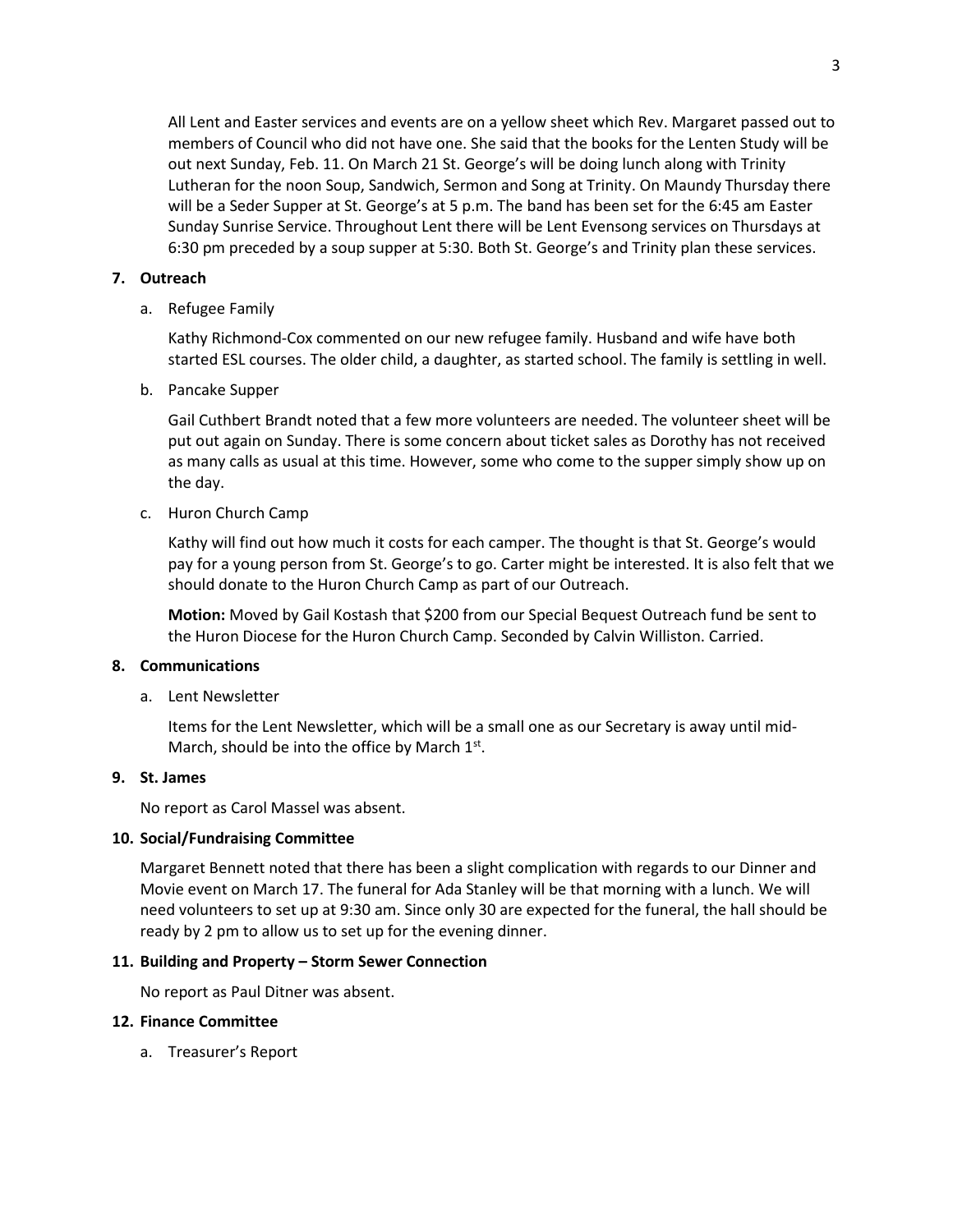Gail Kostash reported that she had been unable to do the report as her computer was in for repairs. The bank balance on Feb.  $5<sup>th</sup>$  was \$8,015.66. No unusual or unexpected transactions had taken place.

### **13. New Business**

a. Cushions on Pews

It was noted that our church looks somewhat messy with the variety of pillows that are on the pews. Should we get full length pillows for the pews? Janice Holst will work with the Wardens to get ideas for getting pillows.

b. Bulletin Boards

Janice Holst asked if we still had approval to check into getting a cork wall covering to replace the 4 individual cork boards currently in use. She was given approval.

## **14. Adjournment**

Gail Kostash moved that the meeting be adjourned at 8:35pm.

Upcoming Events:

- Feb. 11 Men's Breakfast Study Group, 8:45 am
- Feb. 13 Pancake Supper, Wilmot Recreation Complex, 5 7 pm
- Feb. 14 Ash Wednesday, 7:00 pm
- Feb. 17 Funeral for Ada Stanley, 11:00 am
- Feb. 17 Dinner and Movie, 6:00 pm
- Feb. 18 Service at Nithview, 1:30 pm
- Feb. 20 Deanery Council, St. James Cambridge, 7:00 pm
- Mar. 13 Parish Council, 7:15 pm

### **Action Items**

| # | <b>Responsible Party</b> | <b>Due</b><br>Date | <b>Details</b>                                                                                                                                                                                                                                                                                                                                                                                                                                                                     |
|---|--------------------------|--------------------|------------------------------------------------------------------------------------------------------------------------------------------------------------------------------------------------------------------------------------------------------------------------------------------------------------------------------------------------------------------------------------------------------------------------------------------------------------------------------------|
|   | Parish Council           | ?                  | Read over and consider all of the options<br>Reducing clergy from 75 to 50% and look into linking with<br>other parishes - Leader, Kathy Richmond-Cox<br>Selling the house - Leader, Carol Massel<br>Selling house & church - Leader, Gail Cuthbert Brandt<br>Rent the entire house up & down. Wholly or into 2 separate<br>apartments - Leader, Bob Kostash<br>Stewardship campaign - Leader, Gail Kostash<br>Partnering/Amalgamating with another church -Leader, Marg<br>Cassel |
| 2 | Rector/Lori              |                    | Review hall rental process                                                                                                                                                                                                                                                                                                                                                                                                                                                         |